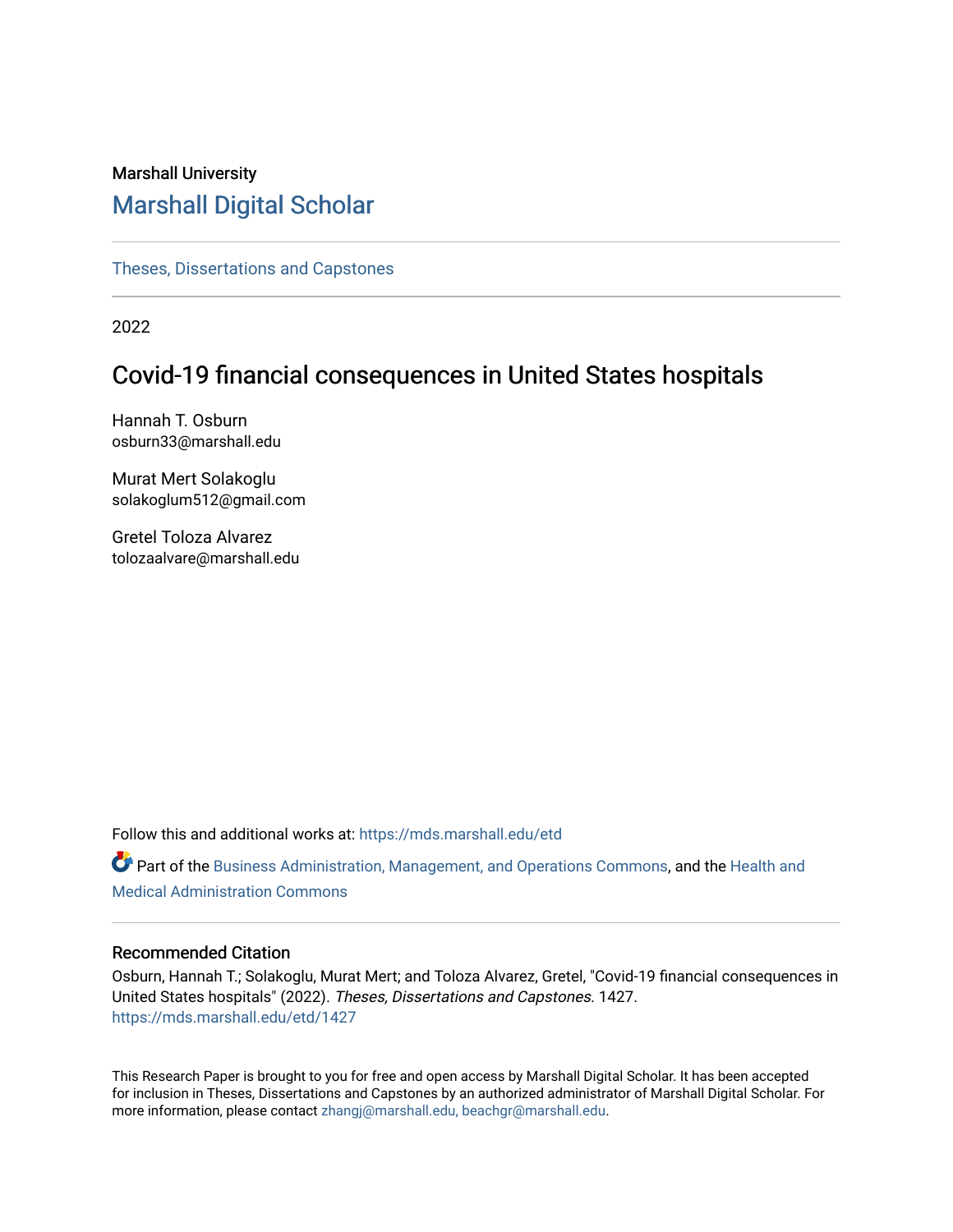# **COVID-19 FINANCIAL CONSEQUENCES IN UNITED STATES HOSPITALS** ABSTRACT

*Introduction:* Since the wake of the coronavirus pandemic, United States (U.S.) hospitals have struggled to stay financially afloat amid the constant battle with unprecedented circumstances and financial consequences from the pandemic. The purpose of this research was to analyze the financial consequences of COVID-19 for U.S. hospitals to determine the impact on the number of inpatient cases, length of stay (LOS), surgeries performed, and operating expenses. The hypothesis was that U.S. hospitals were financially affected by the consequences of COVID-19, having more inpatient cases, increased LOS, fewer surgeries performed, and higher operating expenses.

*Methodology:* The methodology for this qualitative study was a literature review following systematic reviews and a semi-structured interview. The references used for this research were located using Marshall University's EbscoHost, CINAHL, ProQuest, and PubMed research databases. The inclusion criteria were articles published in the English language and studies conducted in the United States between 2012 and 2022.

*Results:* The results of this study show that the inequalities in the distribution of CARES Act funding increased financial vulnerability for many hospital markets across the country. The results also show that, in all U.S. children's hospitals, the number of inpatient stays was lower since the onset of the pandemic, as well as the number of emergency department visits and surgeries. Additionally, study findings show that the pandemic resulted in significant net income losses for all U.S. hospitals.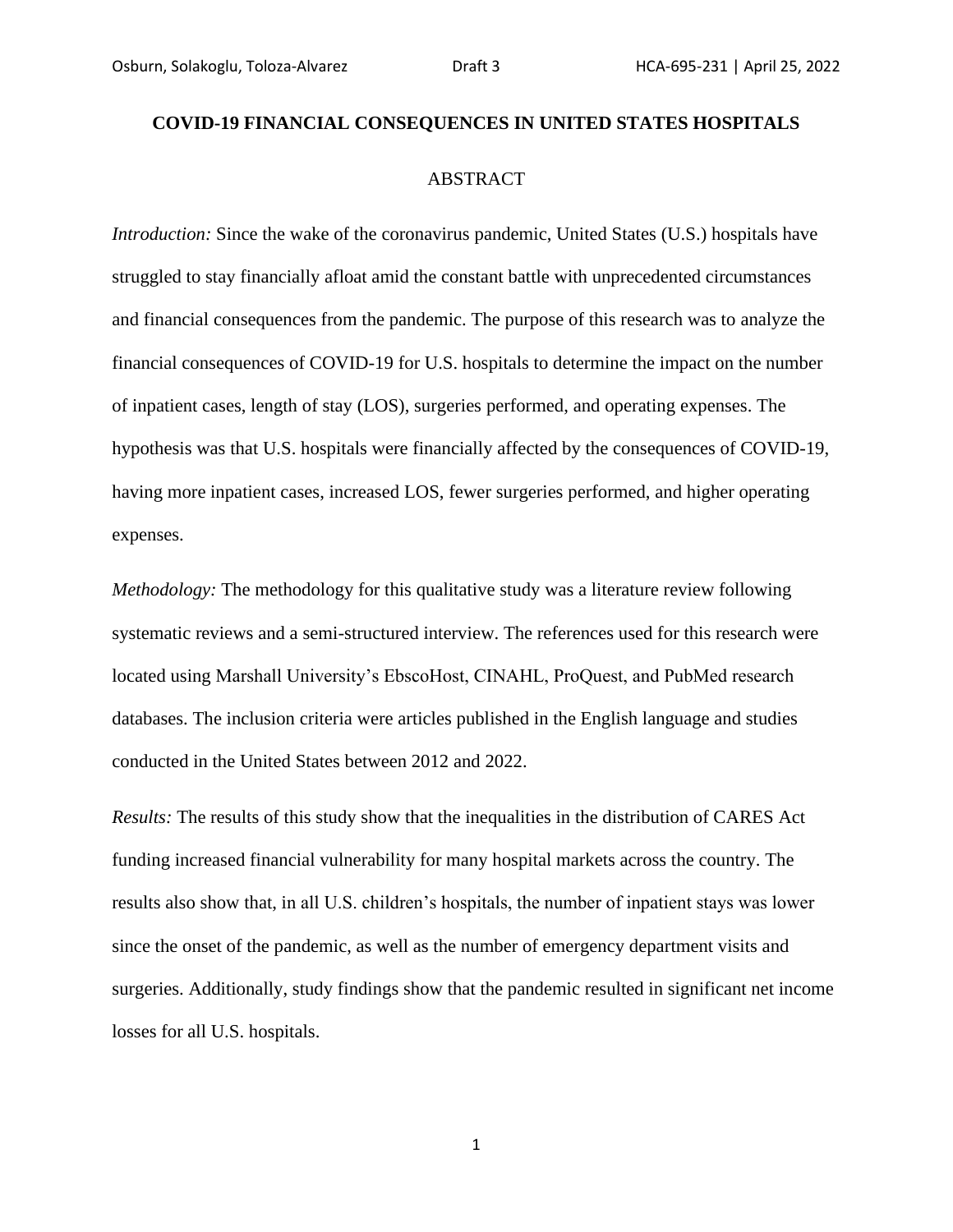*Discussion:* This investigation indicated that Covid-19 has caused a huge financial burden in U.S hospitals, causing an increase of LOS, more impatient cases, fewer surgeries, and higher operating expenses.

*Conclusion:* Study findings point to the need for increased funding for U.S. hospitals to more effectively manage the number of inpatient cases, LOS, surgeries performed, and operating expenses, ensuring future sustainability and better health outcomes. Although previous findings indicated that CARES Act funding improved U.S. hospital outcomes amid the pandemic, our study followed a greater number of hospitals, both urban and rural, than those in studies conducted previously. Future researchers should consider investigating the impact of COVID-19 financial consequences on U.S. hospitals from beginning to end since the pandemic is still ongoing.

*Keywords:* The keywords used to conduct this research included 'COVID-19' AND 'financial consequences' AND 'inpatient cases' OR 'surgeries' AND 'length-of-stay' AND 'U.S. hospitals.'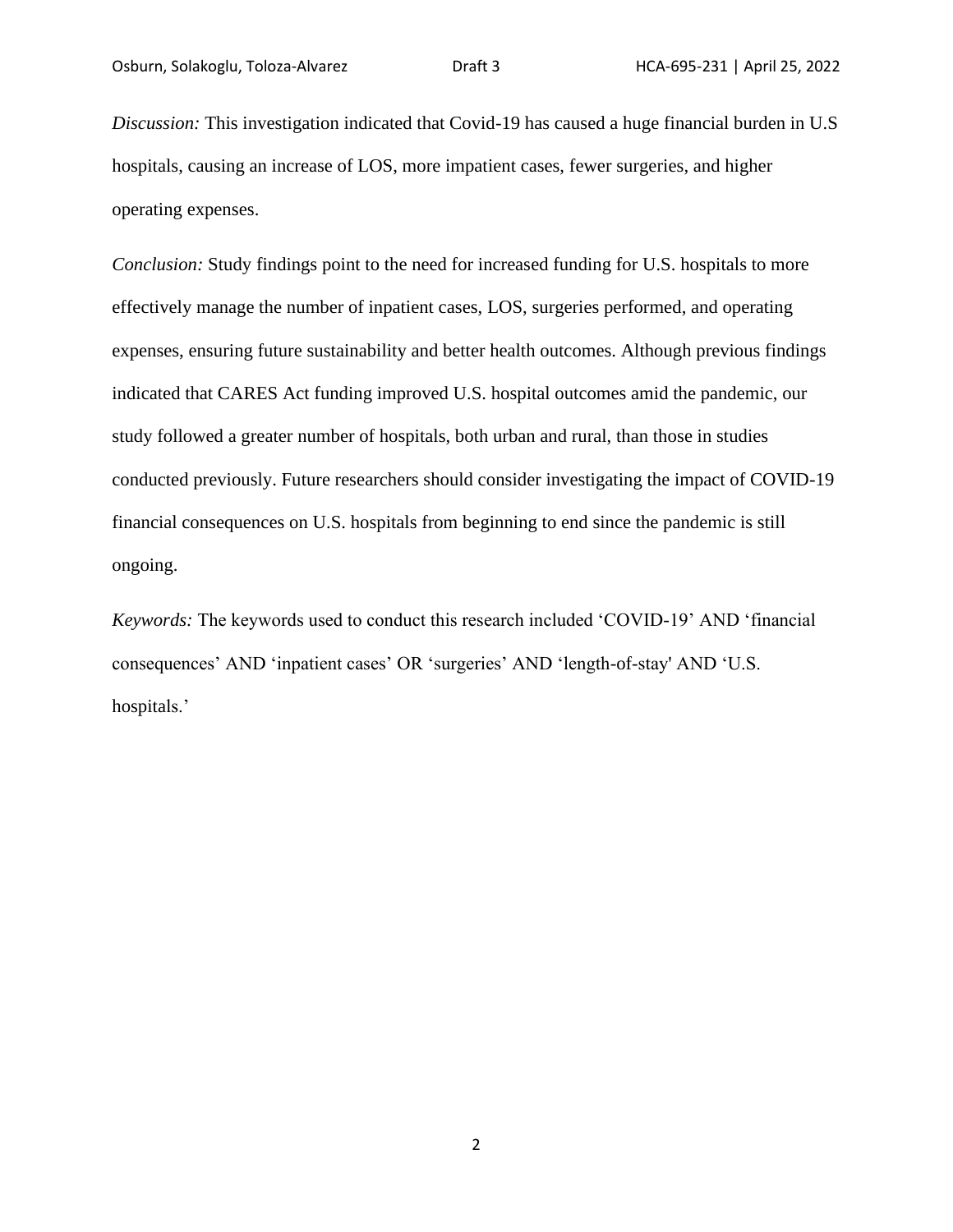### **INTRODUCTION**

Since the wake of the coronavirus pandemic, United States (U.S.) hospitals have struggled to stay financially afloat amid the constant battle with unprecedented circumstances and financial consequences from the pandemic. In the first three months of the pandemic, the typical U.S. hospital lost 50% of its emergency visit volume, 70% of its surgical volume, and 30% of its inpatient admissions (Kinney et al., 2020). According to the American Hospital Association (AHA), the pandemic caused \$320 billion in hospital revenues to disappear in calendar year 2020 (AHA, 2022). In May 2020, U.S. hospital financial executives stated that their hospitals experienced shortfalls in annual revenues ranging from 15% to 30% (Kinney et al., 2020).

In response to these financial concerns, the Coronavirus Aid, Relief, and Economic Security (CARES) Act was enacted in March of 2020 with the purpose of contributing \$100 billion to reimburse hospitals and other health care organizations (Boserup et al., 2021). Most of the funds, however, were distributed to the largest hospital systems that serve the greatest number of Medicare patients, placing low-income populations and rural, safety-net hospitals at a disadvantage (Wilensky, 2020). In fact, over 400 rural facilities were left vulnerable to closure based on financial and operational metrics (Boserup et al., 2021). One of the main challenges of the pandemic had been COVID-19 patients going to small, rural hospitals in which a full spectrum of care was not accessible. It quickly became evident that significant variations in care existed, as many patients did not have access to urban tertiary care centers (Weiss, 2021).

Another challenge related to the pandemic was the healthcare workforce shortage. A major hospital in Minnesota reported that they lost 13.5% of their nurses in the last year (Weiss, 2021). One reason for this was that nursing staff were at the forefront of hostility from both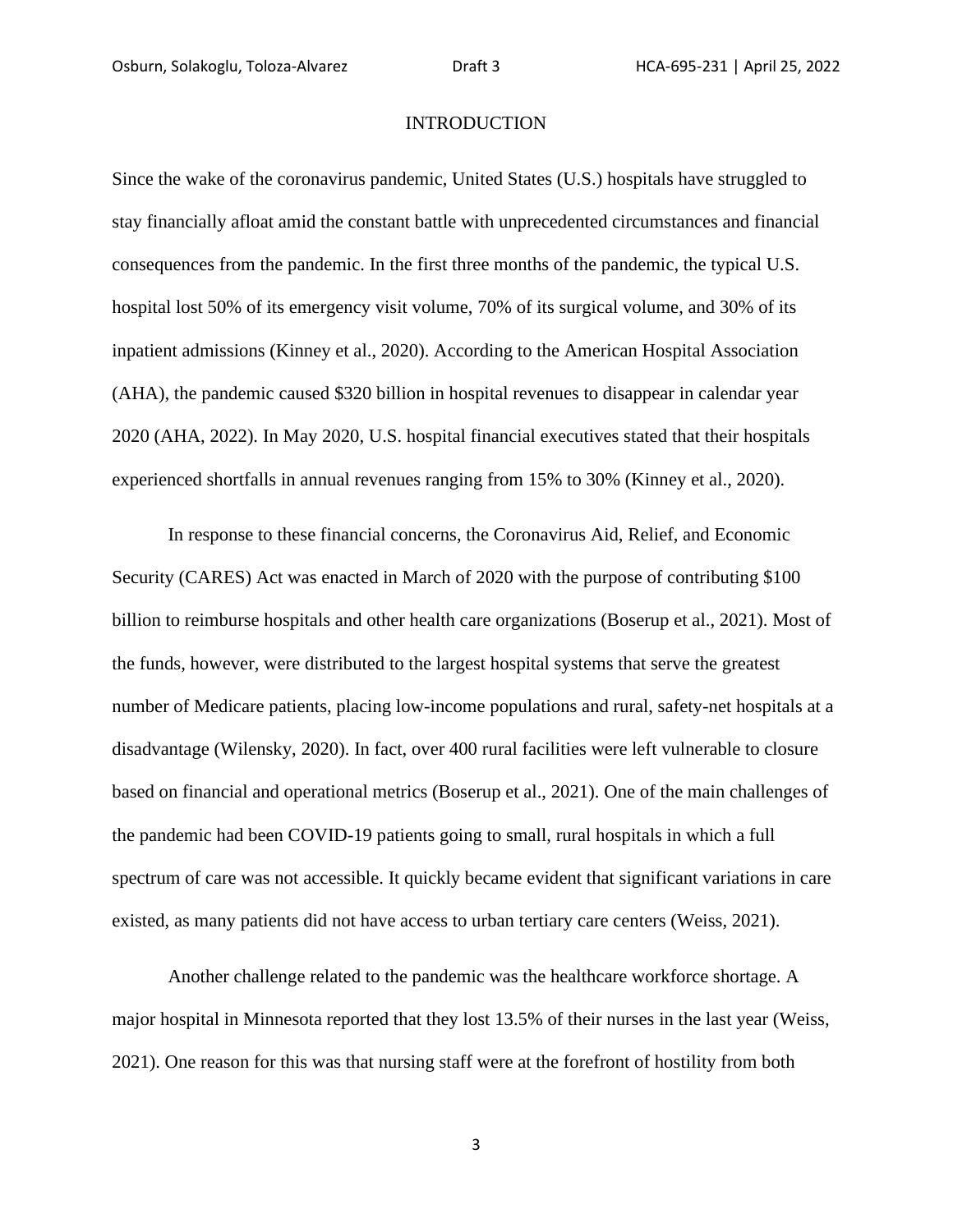patients and their families. Hospitals across the country have faced similar obstacles, as many nurses, health care assistants, and other professionals have left the field or changed practices.

Elective procedures have been one of the most profitable services for hospitals, with elective admissions having accounted for over 30% of total inpatient hospital revenue in 2014 (Khullar et al., 2020). One estimate showed that hospitals earned \$700 more for elective admissions than for admissions through the emergency department (Khullar et al., 2020). Following the declaration of the COVID-19 pandemic, the American College of Surgeons highly suggested that hospitals should consider going through their elective surgeries and possibly postpone them to make more room and space available for critical care resources and reduce patient exposure to COVID-19. Following this suggestion, elective procedures had been canceled and outpatient departments had been closed several times to limit the spread of the virus and create more room and medical supplies for coronavirus patients (Best et al., 2020). Cancellation of the elective surgical procedures due to the COVID-19 pandemic has resulted in an estimated loss of \$16.3 to \$17.7 billion in reimbursement and \$4 to \$5.4 billion in net income per month to U.S. hospitals (Best et al., 2020). With many U.S. hospitals having pre-pandemic financial problems and a heavy reliance on revenue from outpatient and elective services, these cancelations had posed a substantial threat to the financial stability of hospitals.

The suspension of elective surgeries had been merely one of several factors that resulted in financial consequences for U.S. hospitals. The CARES Act, despite its unequal disbursement, has played a pivotal role in combatting this significant decline in patient volumes and hospital revenues (Congress.gov, 2020). However, with such additional funding came additional monitoring. The federal government has required U.S. hospitals to document the use of all funds, whether in the form of CARES Act funding, a paycheck protection program loan, or some other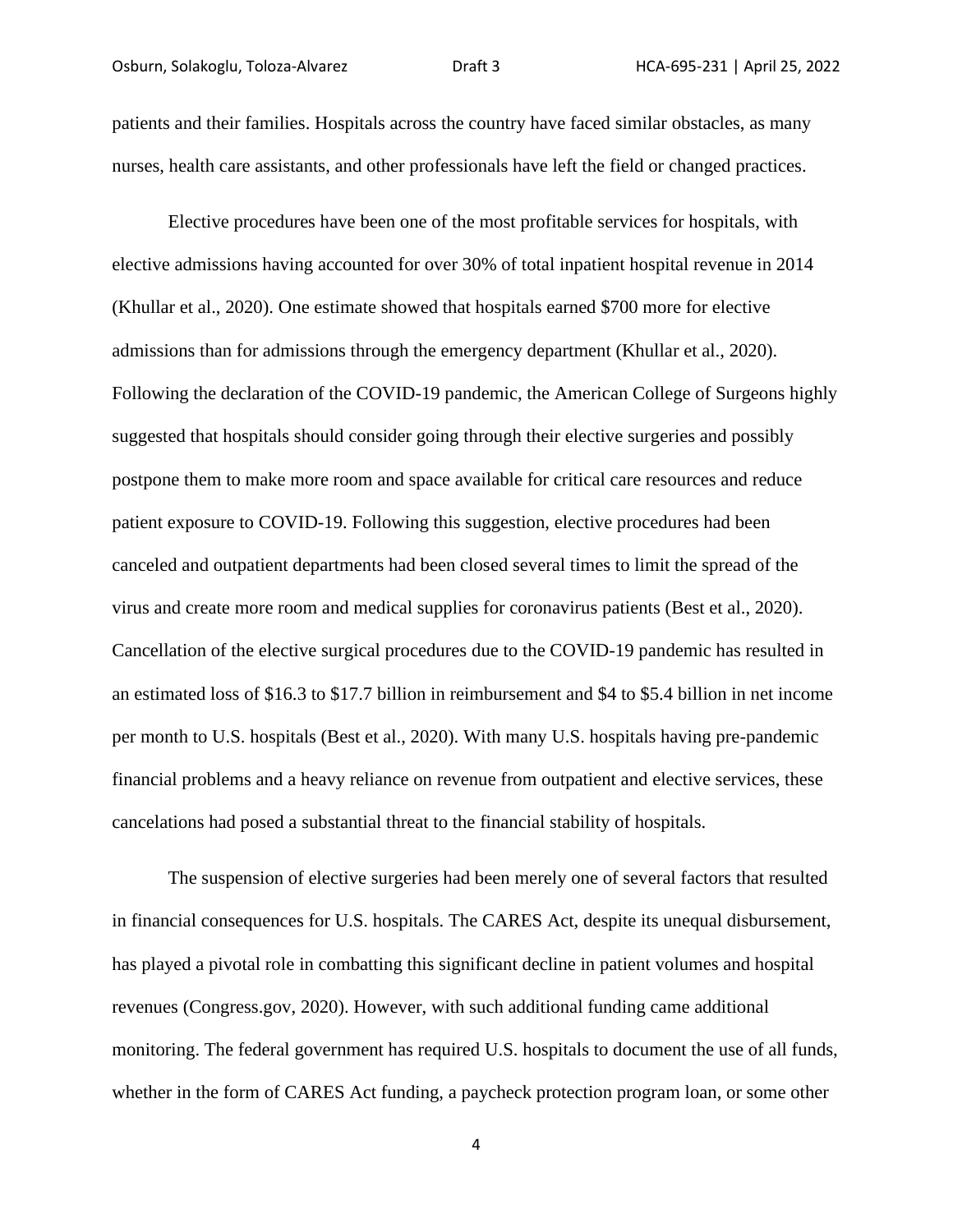type of funding (Congress.gov, 2020). More specifically, when it came to CARES Act payments, hospitals have been required to provide attestation that funds were used for COVID-related costs and COVID-related loss of revenue (Kendrick, 2020). In response to the pressure on hospitals due to such documentation requirements and government monitoring, the Community Hospital Corporation developed a COVID-19 financial dashboard to help hospital leaders manage cash flow associated with the pandemic. The dashboard also has encouraged hospital leaders to ensure that additional funding was appropriately reviewed and tracked (Kendrick, 2020).

According to the American Hospital Association, U.S. hospitals would suffer losses in net income of about \$54 billion over the next year (AHA, 2021). CARES Act funding was calculated into Kaufman Hall's projection. The AHA estimated that more than one-third of U.S. hospitals would fail to overcome their negative operating margins throughout the year's end of 2021 (AHA, 2021). Additionally, the AHA noted that these negative operating margins not only had the potential to maintain but even worsen, as the variants of COVID-19 posed unpredictable outcomes for U.S. hospitals.

Data from hospital cost reports in the Healthcare Cost Report Information System was taken to analyze the high-impact distribution of CARES Act funding to 952 hospitals from December 2020 to June 2021. Wide disparities in CARES Act fund allocation were identified in this study. More specifically, 23.6% of matched hospitals received under \$5 million, 22.1% received \$5 million to \$10 million, 26.3% received \$10 million to \$20 million, 11.4% received \$20 million to \$30 million, 4.6% received \$30 million to \$40 million, and 7.8% received over \$50 million (Van Beusekom, 2021).

U.S. hospitals that received the most CARES Act funding were teaching hospitals that had more assets prior to the pandemic, and teaching hospitals that cared for the most COVID-19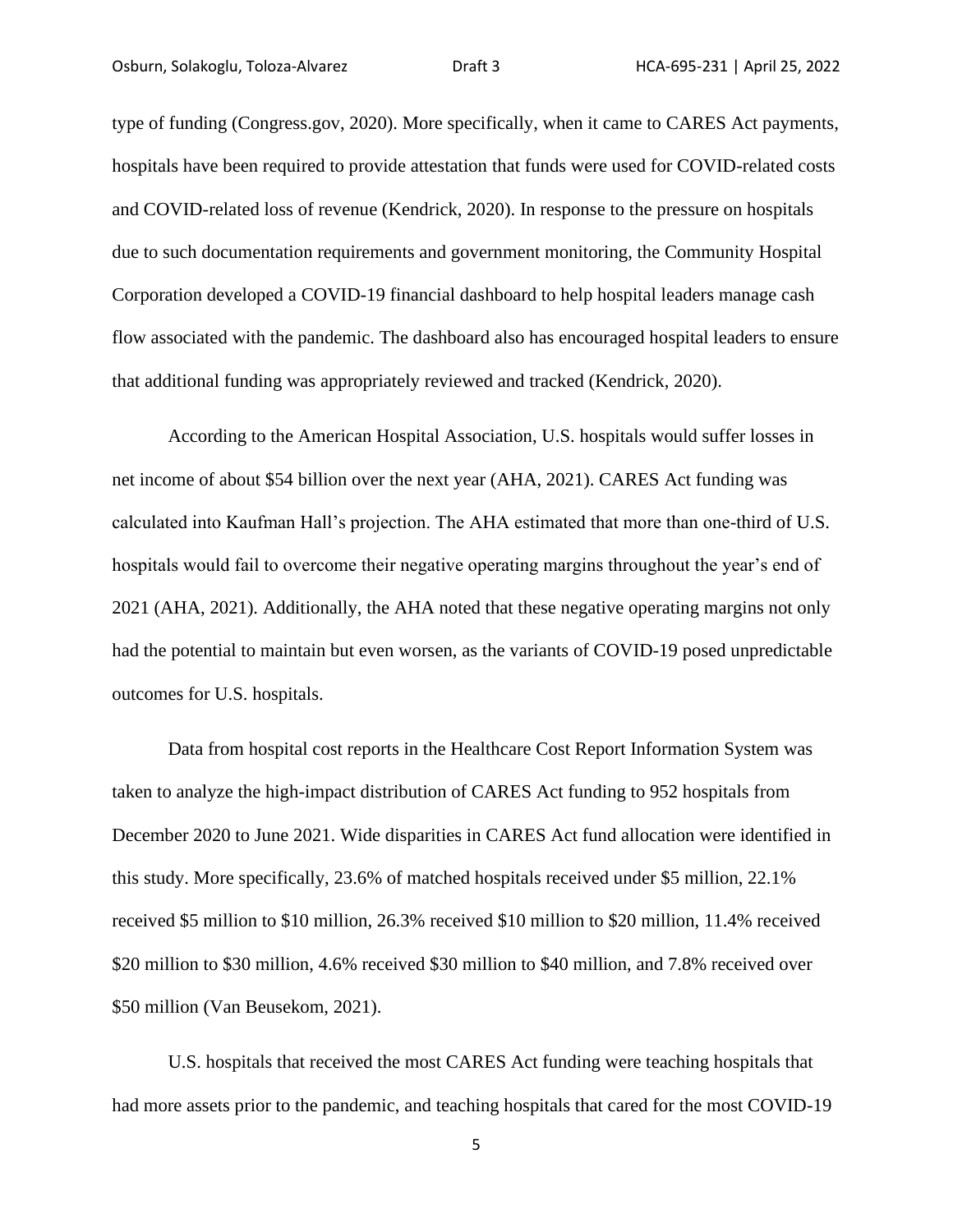patients. Critical access hospitals, on the other hand, received the least CARES Act funding. Non-profit hospitals received 13% more CARES Act funding than other hospitals, academic hospitals received 42% more funding, and critical access hospitals received 40% less funding (Van Beusekom, 2021).

The purpose of this research was to analyze the financial consequences of COVID-19 for U.S. hospitals to determine the impact on the number of inpatient cases, length of stay (LOS), surgeries performed, and operating expenses.

#### METHODOLOGY

The hypothesis was that U.S. hospitals were financially affected by the consequences of COVID-19, having more inpatient cases, increased LOS, fewer surgeries performed, and higher operating expenses.

The methodology for this qualitative study was a literature review following systematic reviews and a semi-structured interview. The research study began with the identification of certain types of U.S. hospitals that were affected the most by the financial consequences of COVID-19. The impact that the financial consequences had on inpatient cases, LOS, surgeries performed, and operating expenses were then identified and noted during the same process. This systematic review was conducted in a phased manner and included the establishment of an overall strategy, determination of the inclusion and exclusion criteria, and literature and case study classification and analysis.

#### *Conceptual Framework:*

 The conceptual framework for the assessment of COVID-19 financial consequences in U.S. hospitals began with the identification of problems in the healthcare system. The main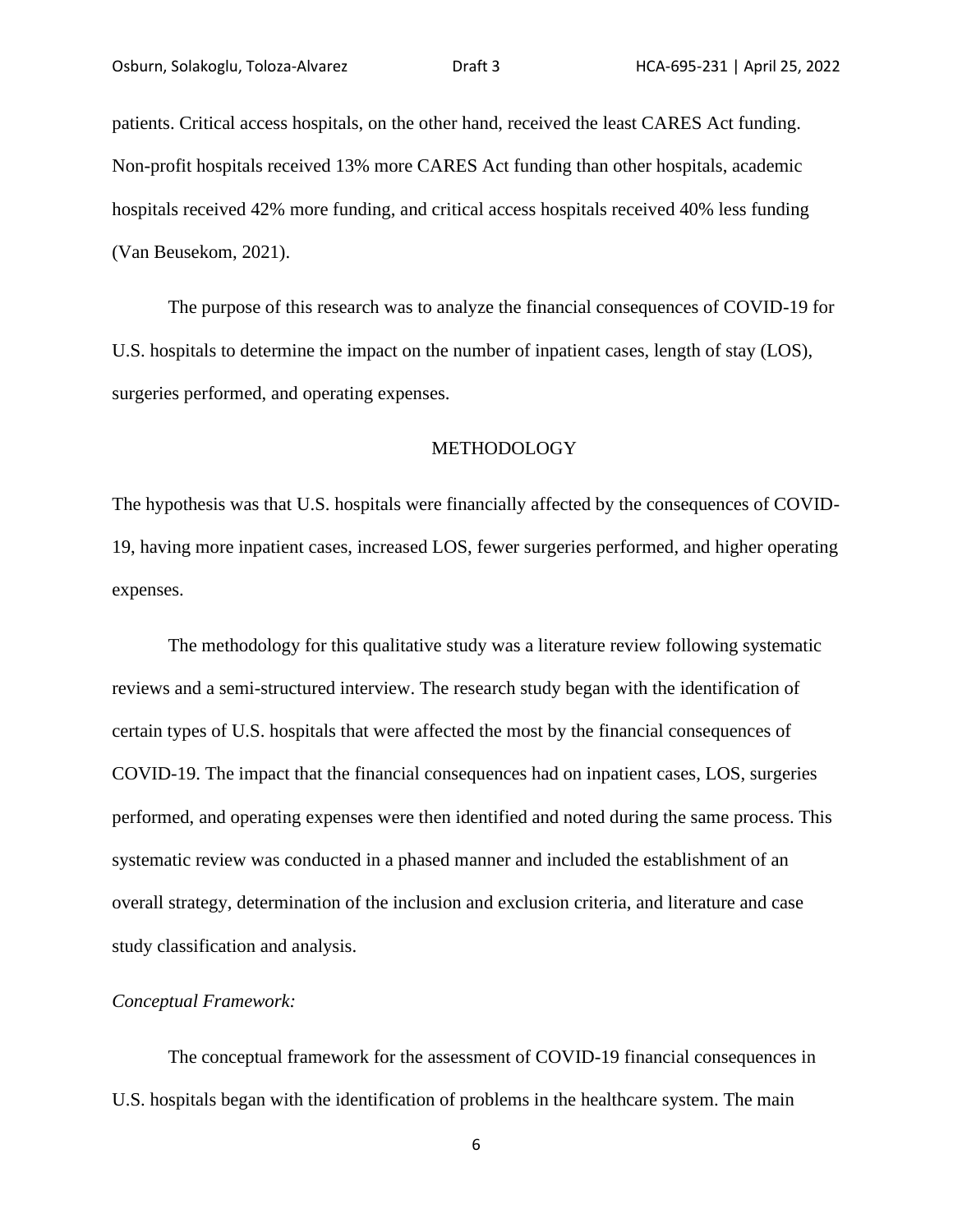problem was limited financial resources. Next, the implementation of additional financial resources was assessed to determine if it may improve inpatient care, LOS, surgeries performed, and operating expenses. The implementation of additional financial resources was also assessed to determine how those potential outcomes compare to the actual outcomes experienced by many U.S. hospitals. Subsequently, an analysis of the application and adoption of additional financial resources for U.S. hospitals was conducted, which led to the discovery of benefits and barriers. The benefits promoted the adoption of the CARES Act to address the consequences of COVID-19, while the barriers impeded the adoption of the CARES Act to address the consequences of COVID-19, leaving the implementation of additional financial resources for U.S. hospitals to be based on whether the benefits outweighed the barriers (Figure 1) (Wilensky, 2020).

### *Step 1: Literature Identification and Collection*

The initial phases of the research study were limited to the identification of the certain types of U.S. hospitals that were affected the most by COVID-19 financial consequences to comprehend the scope of data available for analysis and to identify the key areas to concentrate on. The search was then extended to identify how much of an impact that the COVID-19 financial consequences had on inpatient cases, LOS, surgeries performed, and operating expenses in these hospitals. The keywords used to conduct this research included 'COVID-19' AND 'financial consequences' AND 'inpatient cases' OR 'surgeries' AND 'length-of-stay' AND 'U.S. hospitals.' The references used for this research were located using Marshall University's EbscoHost, CINAHL, ProQuest, and PubMed research databases. When information could not be located within these databases, Google Scholar was utilized. Google search engine was also used to research government and private associate websites.

### *Semi-Structured Interview*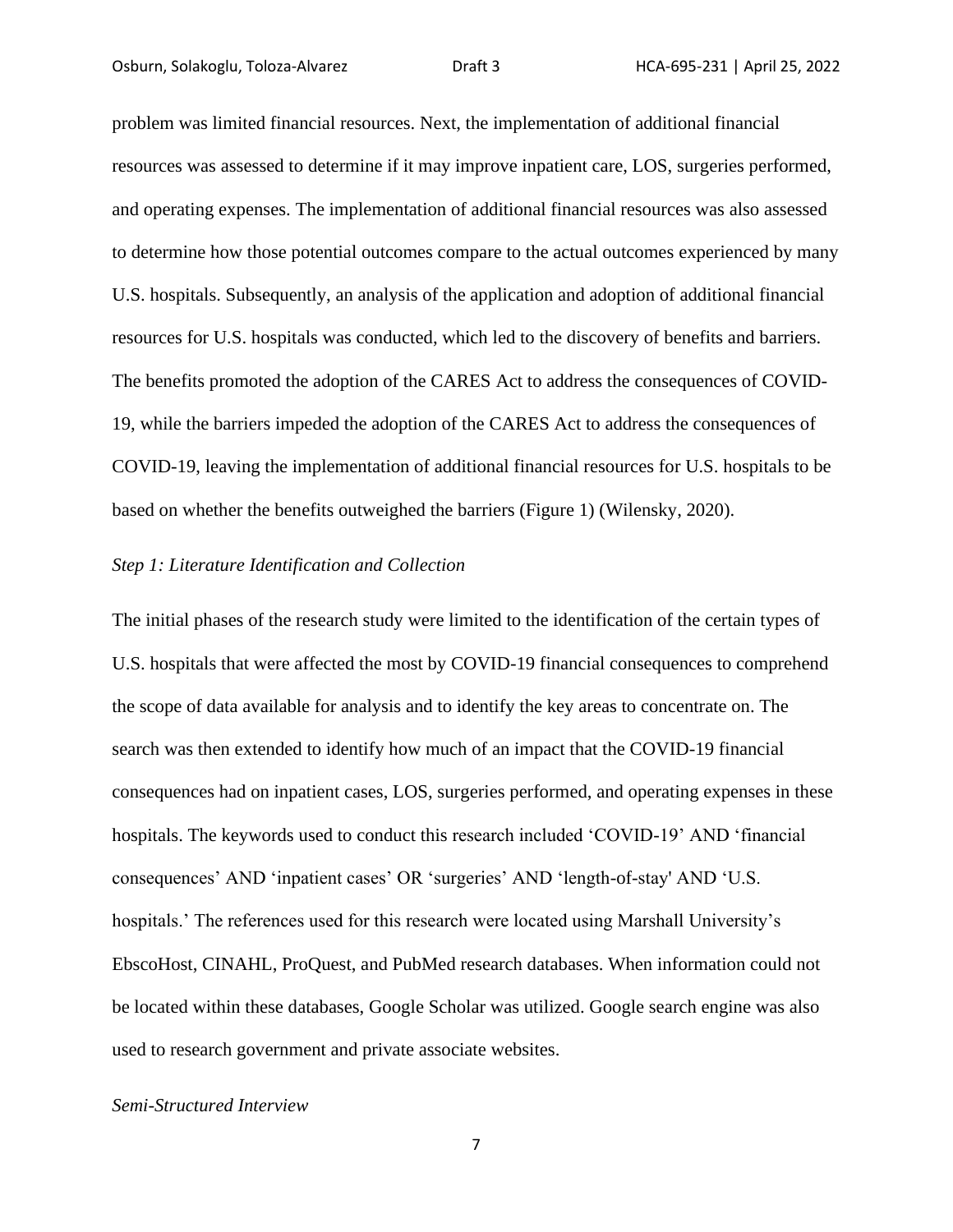A semi-structured interview was also utilized as a source of research for vital data that contributed to the literature review. The interview was face-to-face, recorded, and IRB approved. The interview participant provided informed consent, with a full understanding that the interview was conducted under terms in which the only risk involved may be a potential breach of confidentiality. The terms of the interview also included that the recording would be destroyed after transcription, and the transcription would be deleted at the completion of the study. The information gained from the interview, articles, and websites were used as the sources of primary and secondary materials. Following the review of relevant abstracts, appropriate articles were used for the reporting of information and conclusions.

### *Step 2: Establishment of Inclusion Criteria and Literature Analysis*

The inclusion criteria were articles published in the English language and studies conducted across the various states of the United States between 2012 and 2022. The selected literature was chosen for a thorough review based on whether their abstract represented information that was closely related to the study. The articles were then shortlisted for use based on if they had provided further details that were pertinent to the research study.

The exclusion criteria were the years of publication as the articles used in this research were sourced from 2012 to 2022 and did not include earlier publications to include more relativity to the research paper. This research was done by HO, MS, and GTA and validated by AC who enacted the role of a reviewer and assessed if the references met the inclusion criteria.

#### *Step 3: Categorization of the Literature: PRISMA*

The Preferred Reporting Items for Systematic Reviews and Meta-Analyses (PRISMA) framework (Page et al., 2021) was used for the identification of 373 literary reviews that were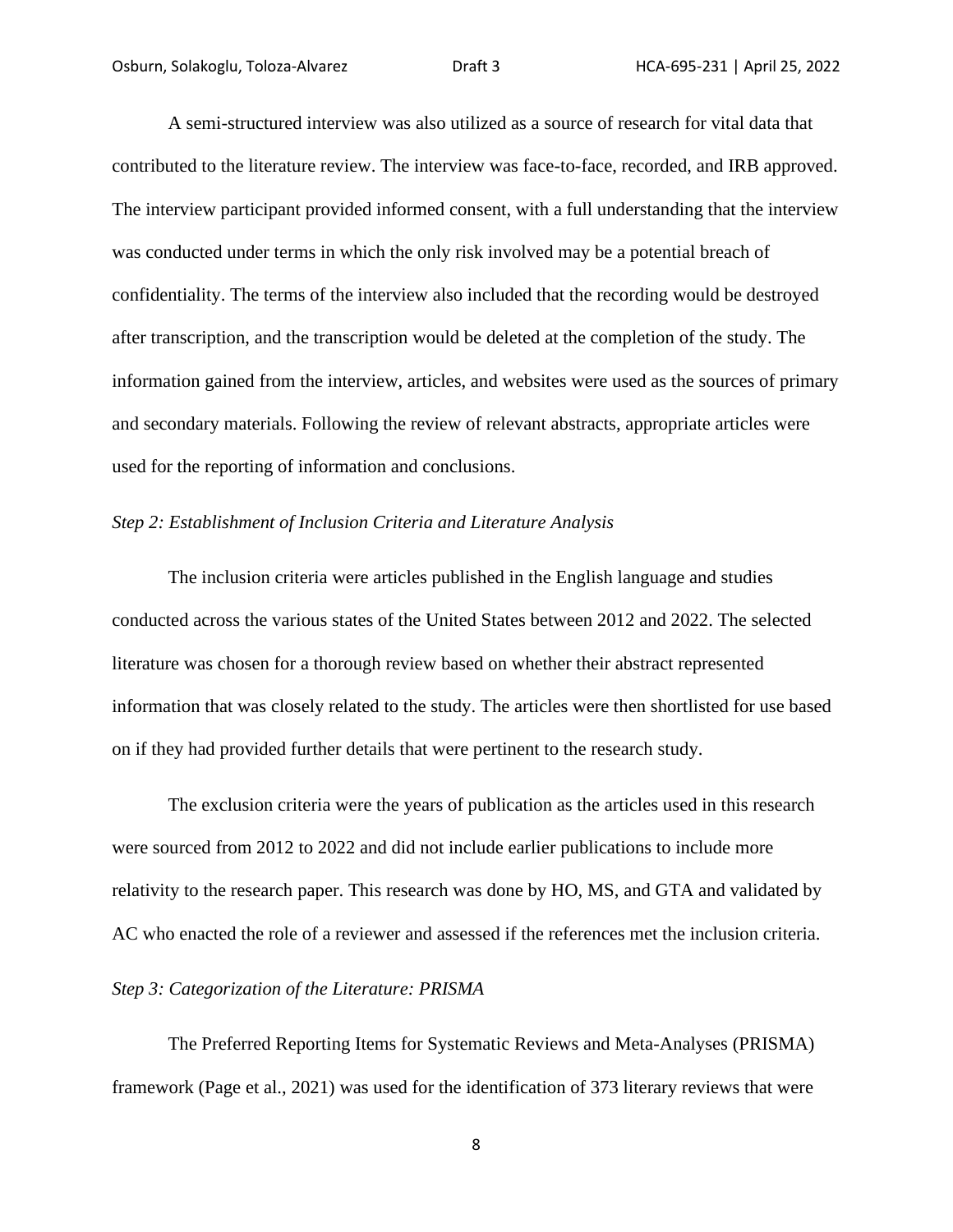relevant to the research study. References were included  $(N=17)$  if they met the inclusion criteria and excluded (N=363) if they did not meet the inclusion criteria. Articles from other sources were also included  $(N=9)$  in the research. These 17 references were subjected to full-text review and included in the final data abstraction and analysis. Only 10 references were used in the results section (Figure 2).

#### RESULTS

### *Inequalities in CARES Act Funding Among U.S. Hospitals*

According to a recent study, U.S. hospitals that experienced the greatest financial strain from the COVID-19 pandemic were in markets with high levels of debt and uncompensated care (Orlando & Field, 2021). Researchers proposed a new measure of financial risk in hospital markets with an emphasis on comparing counties among the U.S., which involved combining both pre-existing financial vulnerability and COVID-19 severity. Using this measure, results from the study showed that the largest share of risk was in counties like Big Horn County, Montana, which had high poverty, low population density, and high shares of foreign-born and non-White populations (Orlando & Field, 2021). The CARES Act significantly helped many hospitals, but it also left many hospital markets with the same overall vulnerability to financial strain.

### *Financial Impact of COVID-19 on U.S. Hospital Inpatient Cases & LOS*

Children's hospitals in the U.S. responded to the COVID-19 pandemic by limiting nonurgent healthcare encounters, conserving personal protective equipment, and restructuring care processes to mitigate viral spread (Vanderbilt Center for Child Health Policy, 2021). A study conducted by the Vanderbilt Center for Child Health Policy assessed year-over-year trends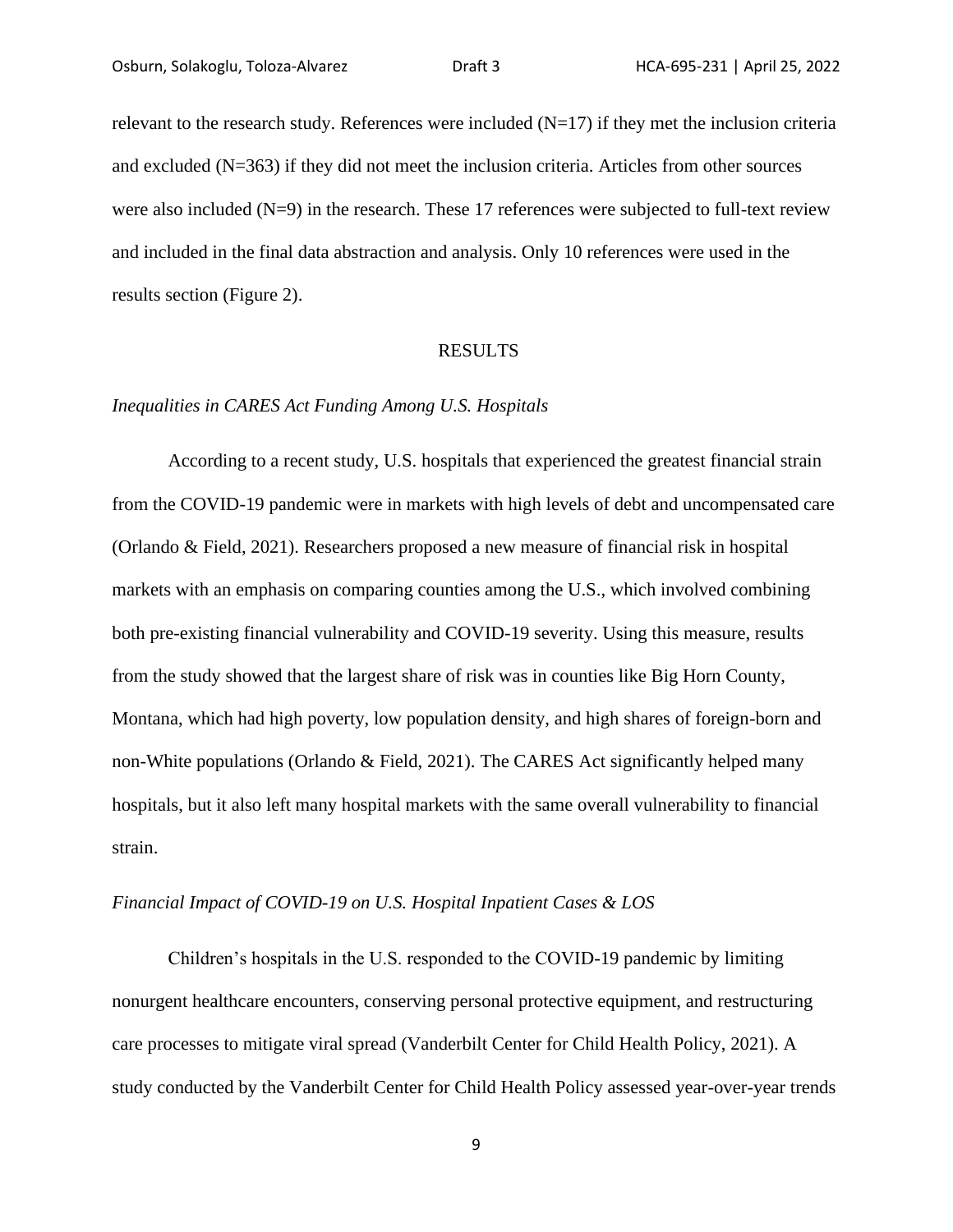in healthcare encounters and hospital charges across U.S. children's hospitals prior to and amid the COVID-19 pandemic. Researchers performed a retrospective analysis, comparing healthcare encounters and inflation-adjusted charges from 26 tertiary children's hospitals reporting to the PROSPECT database from February 1 to June 30 in 2019 (prior to the pandemic) and 2020 (amid the pandemic).

All children's hospitals experienced similar trends in healthcare encounters and charges during the study period. Inpatient stays were lower by a median of 36% per hospital, emergency department visits were lower by a median of 65% per hospital, and surgeries were lower by a median of 77% per hospital (Vanderbilt Center for Child Health Policy, 2021). Throughout the study period in 2020, children's hospitals experienced a median decrease of \$276 million in charges (Vanderbilt Center for Child Health Policy, 2021).

### *Financial Impact of COVID-19 on Surgeries Performed in U.S. Hospitals*

Within the first two months of the pandemic, U.S. hospitals had an estimated revenue loss of \$22.3 billion nationally because of the cancellation of elective procedures (Sourav, 2021). Another study conducted in 2020 by the University of Pennsylvania in Philadelphia revealed that even only a few months of canceling the elective procedures did cost one university's healthcare program 42% of its net revenue for five months, nationally U.S. hospitals suffered a loss of \$1.53 billion due to lack of elective pediatric surgeries performed (Plescia, 2021).

April 2020 saw the biggest effect on every area contrasted with going before midpoints of the monetary year. Pre-COVID office visits found the middle value of 2,256 every week contrasted with the COVID time frame normal of 1,048 or 46% from gauge. Pre-COVID careful cases found the middle value of 169 every week, contrasted with 71 or 42%. Pre-COVID work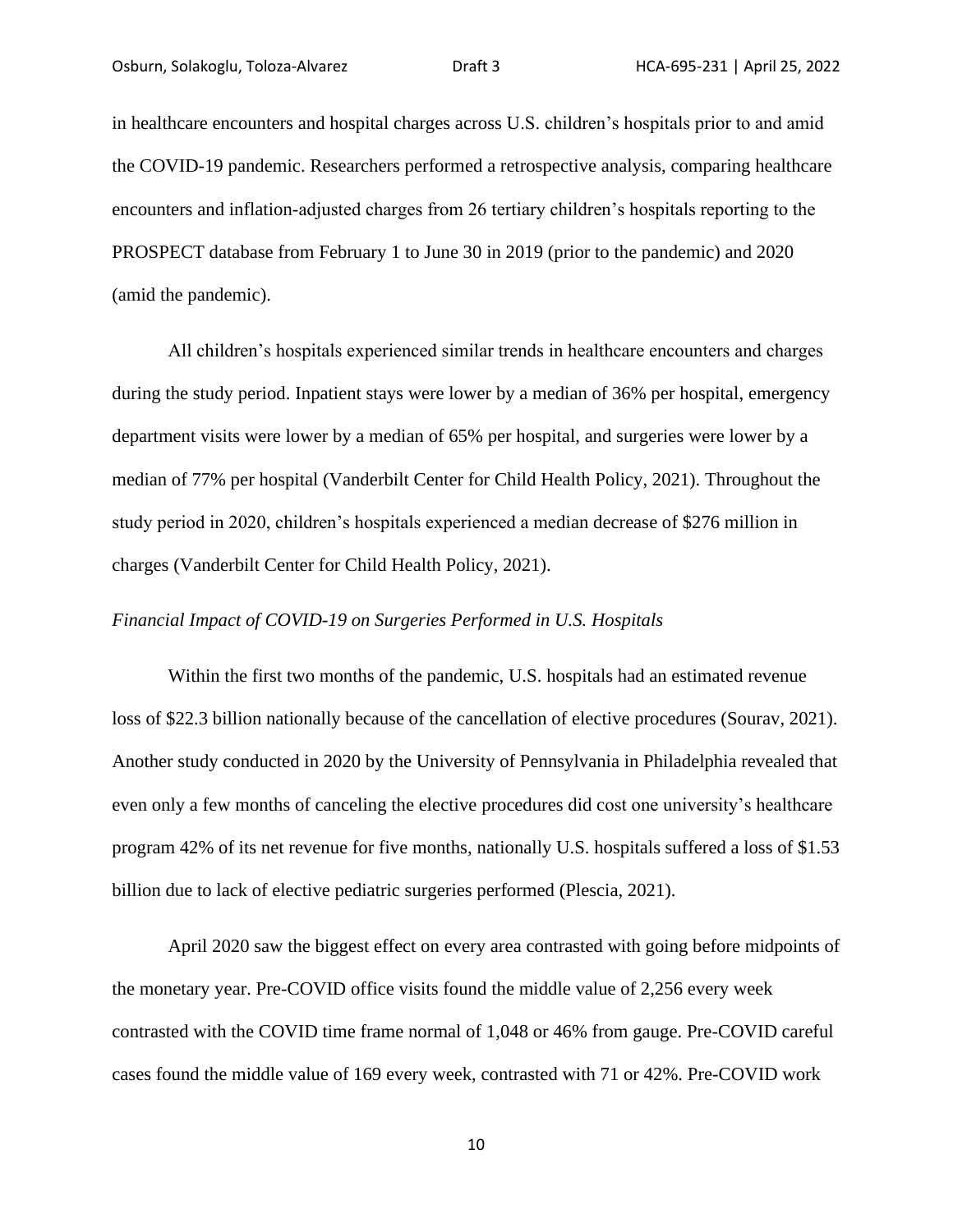RVU age found the middle value of 26,130 contrasted with April with 9,722 or 37% of gauge normal. Pre-COVID charges found the middle value of \$5,214,925 each month contrasted with April with charges of \$1,753,992 or 33% of the pre-COVID normal. Office visits, careful cases, charges, and RVU age saw general increments of 28%, 6%, 17.6%, and 15% separately in the period following the lifting of limitations (Amato et al., 2021).

To evaluate the influence of minimized surgical care across the country, 25 U.S. hospitals were surveyed in July 2020. These hospitals were jointly distinguished across 25% of all hospital beds in the United States. The findings showed that U.S. providers saw roughly a 35 percent decrease in surgical volumes from March 2020 to July 2020 compared to the year prior. The financial impact of this reduction in elective procedure volume, which typically drove a disproportionate share of revenue and margin for hospitals, caused an estimated \$200 billion in financial losses for hospitals and health systems between that time frame (Berlin et al., 2021).

### *Financial Impact of COVID-19 on Hospital Operating Expenses*

With cases and hospitalizations at high levels in the wake of the swift spreading of the Delta variant (mostly unvaccinated patients), physicians, nurses, and other hospital personnel were working diligently to look after COVID-19 patients. At the same time, hospitals were experiencing profound net income losses that likely would continue during the rest of 2021. According to a Kaufman Hall report released in September 2021, it was projected that U.S. hospitals nationwide lose an estimated \$54 billion in net revenue over the course of the year, even with the federal Coronavirus Aid, Relief, and Economic Security (CARES) Act funding from last year (Financial Effects of COVID-19, 2021).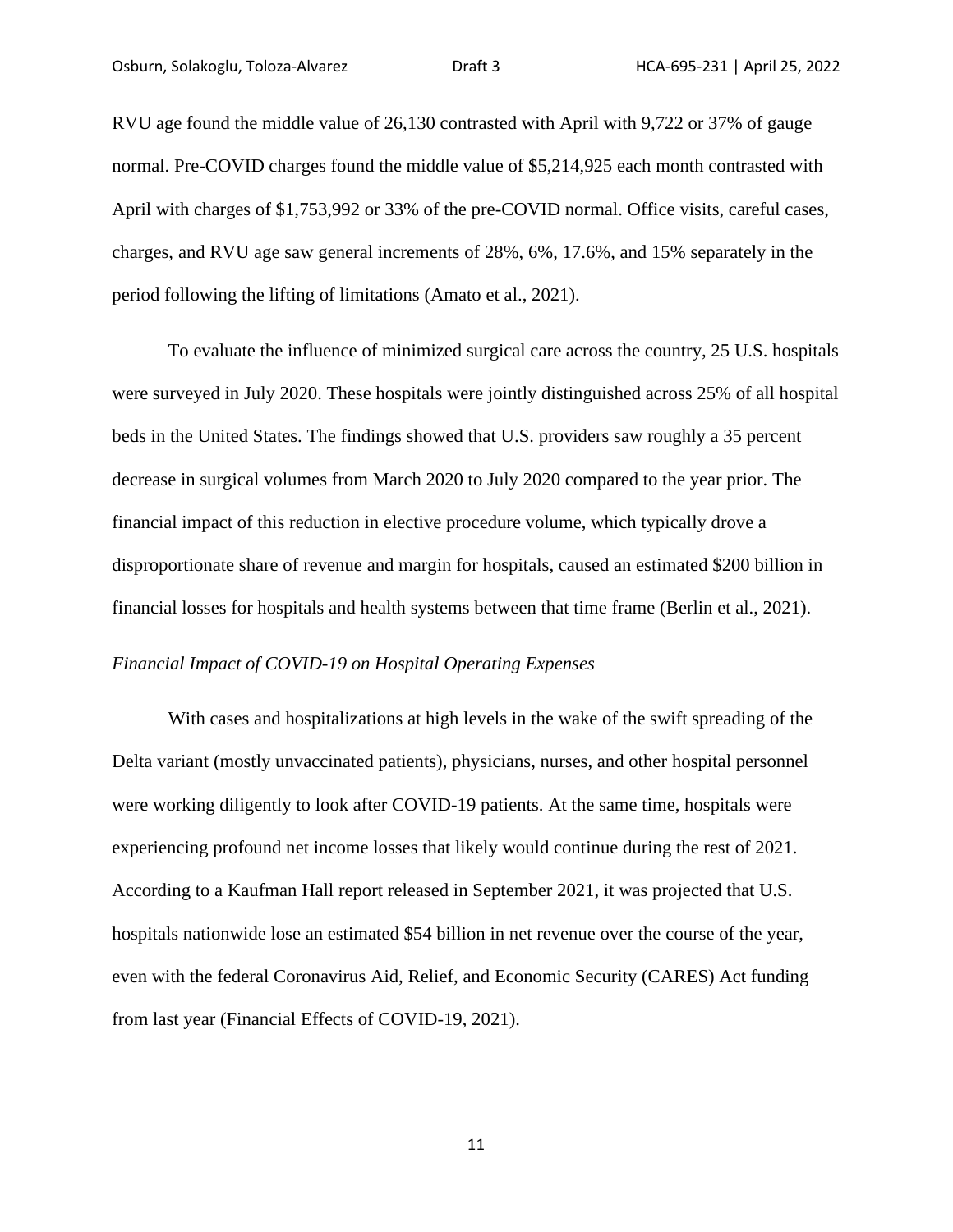The report projected those hospitals across the nation projected lose about \$54 billion in overall gain during the year of 2021, even after considering alleviation gave under the Coronavirus Aid, Relief and Economic Security Act. Without government help reserves, the estimated loss would have been just about as high as \$94 billion, as per the report (Ellison, 2021). In particular, the assessment projected that middle hospital edges could be 11% beneath pre-pandemic levels before the year was over. However, it cautioned that the new expansion in COVID-19 cases attached to the Delta variation was not a component considered in the review. The genuine performance results showed that the level of emergency clinics with negative working edges had diminished from the first to second quarters, the examination saw it improving to 35 percent in the second from last quarter and afterward stayed level in the fourth. It was important that the flood in cases attached to the Delta variation was likewise excluded from this examination, as indicated by the report (Reynolds, 2021).

In early 2021, Kaufman Hall projected that the effects of COVID-19 would continue throughout the year. Some of these effects included hospital margins falling between 10% to 80% and revenue falling between \$53 billion to \$122 billion in comparison to pre-pandemic levels (Pifer, 2021). In 2020, spending on healthcare was down following the declaration of the pandemic; in fact, hospitals in the U.S. had an estimated spending decrease of nearly \$150 billion, including roughly 5% of personal medical spending (Cutler, 2021). The estimated health care spending amount for U.S. hospitals in 2021 was \$150 billion (Cutler, 2021).

#### DISCUSSION

The results from the literature review and interview with the OVP Health CFO have supported the expected hypothesis. The findings of this research showed that U.S hospitals have experienced big burdens in the operations expenses due to the impact of Covid-19. It was found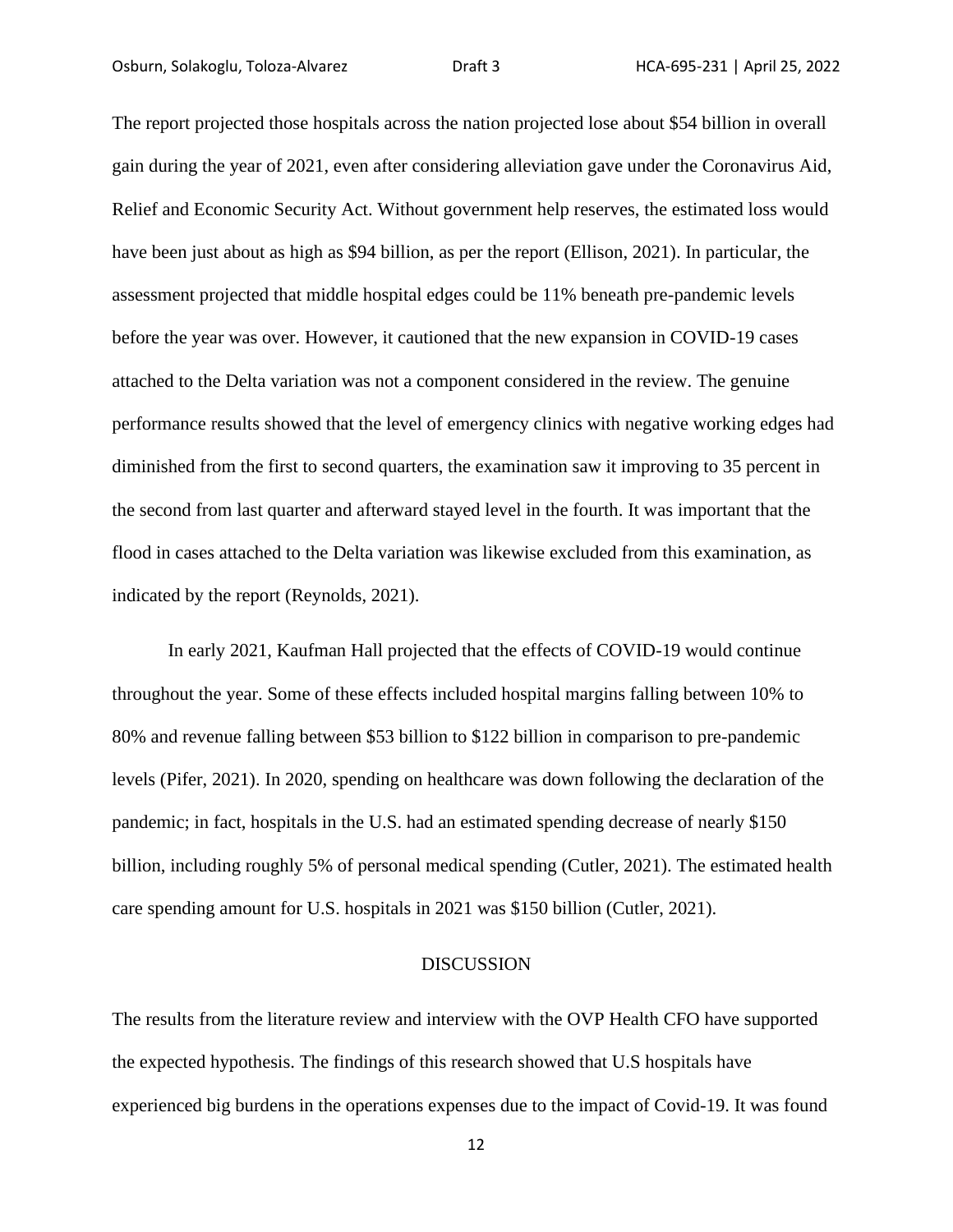in our research that emergency departments, surgeries, impatient stays and visits had a significant decrease along with a distinguish loss in the net income, margins, and revenue. The interview conducted was a close example of the struggles experienced by U.S hospitals. Also, it was found that there were disparities in the CARE Act funding that was designed to help and alleviate some financial strains in hospitals due to Covid-19.

The expected hypothesis was that the U.S hospitals were financially affected by the pandemic Covid-19, increasing LOS, having more impatient cases, fewer surgeries, and higher operating expenses. Many U.S rural and small hospitals closed their doors due to the financial hardship they were not able to stay open and keep providing care to the population. Furthermore, the financial consequences of this pandemic created a wound on the healthcare system.

With these findings we can support the purpose of this research, which was to analyze how Covid-19 affected U.S hospitals financially and determine the impact on the number of impatient cases, LOS, surgery performed, and operating expenses.

### *Semi-Structured Interview*

A semi-structured interview was held with the chief financial officer of a local health care organization regarding the financial impact of COVID-19. More specifically, the interview questions were primarily focused on being a leader amid a pandemic, while also managing the financial position of an organization. When asked about being a health care executive during COVID-19, the interview participant explained that, as a leader, he stood for being honest, not just as a human being, but as a business supervisor and director for the organization. He went on to discuss how COVID-19 was so unexpected, so strategic planning was crucial to combat the decreases in volume. According to him, his organization experienced decreases in volume of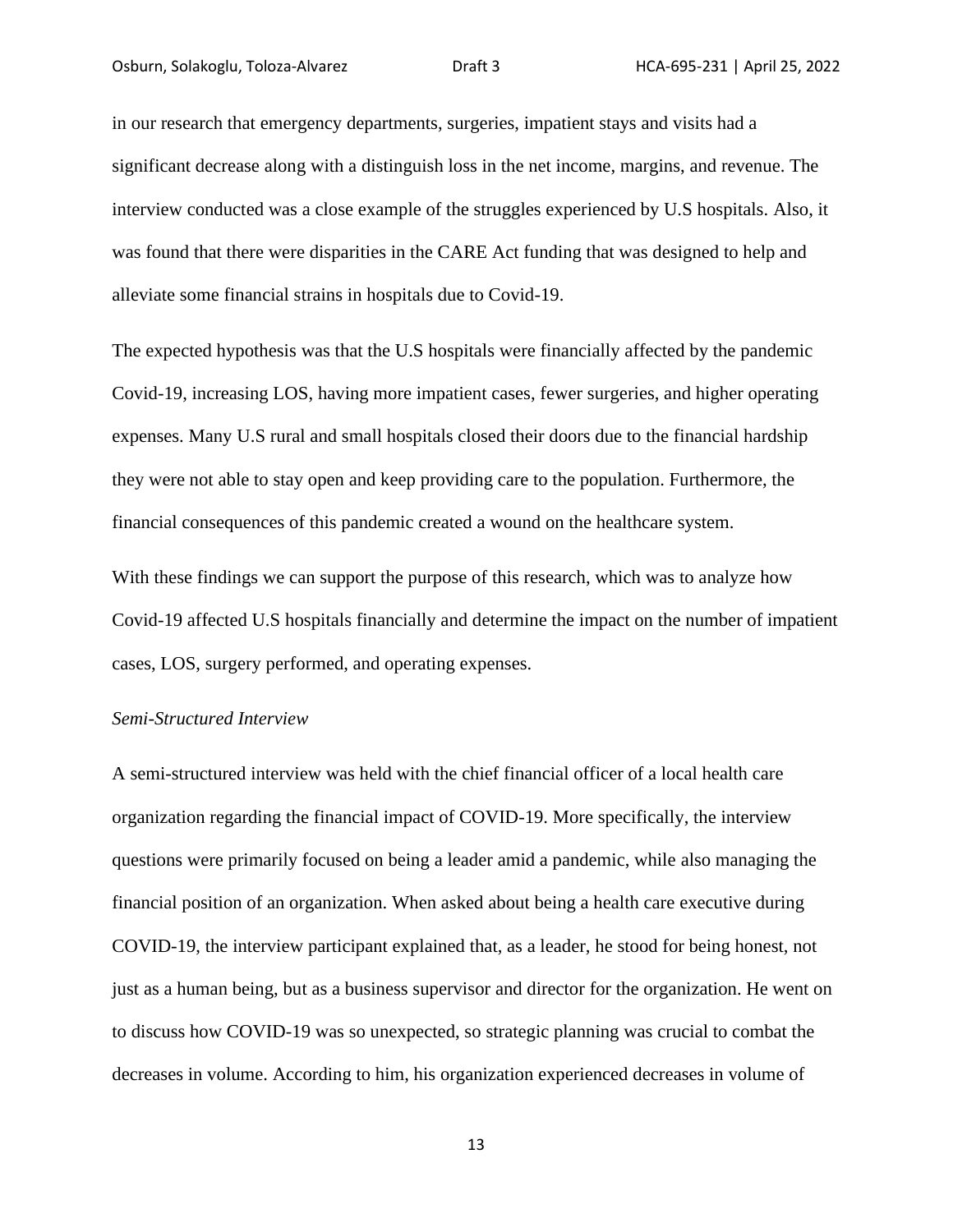between 10% to 15%. Like other health care systems and organizations, this organization had a telehealth platform prior to the pandemic, so they were able to keep the status quote as far as volume.

The interview participant explained how the pandemic opened his eyes to different services, which led to a discussion about how his organization went on to open an extension of themselves with the goal of serving recovery patients, as well as creating a different type of revenue and gaining partnerships with different organizations in the region. Financially, the pandemic woke everyone up and changed their scope of practice for the years to come. He explained that, in 2021, operating expenses were very inflated. His organization experienced growth in personnel and made new positions, as talent was valuable more than ever. He mentioned that he did not lay off any personnel; instead, he did everything to ensure that his personnel were taken care of. He felt that his employees did not experience any negative effects, but the company did because of the risks associated with the uncertainty of how long the pandemic would continue. He explained that his organization values family first, so they formed strong weekly COVID-19 groups that did a lot of education and training focused on the change that was occurring in the health care system.

The company stayed surprisingly healthy throughout the pandemic. He discussed the importance of being honest, as it is one of the best methods to not only retain your employees but keep them motivated during the pandemic. He admitted that he lacks the perfect solution, but he was straightforward from day one about being insistent on taking care of the employees. Even throughout the pandemic, his organization continued the disbursement of bonuses and annual increases. He knew that despite trying to be optimistic, he and his executive team were often scared and insecure of what was going to happen tomorrow, such as making the wrong decisions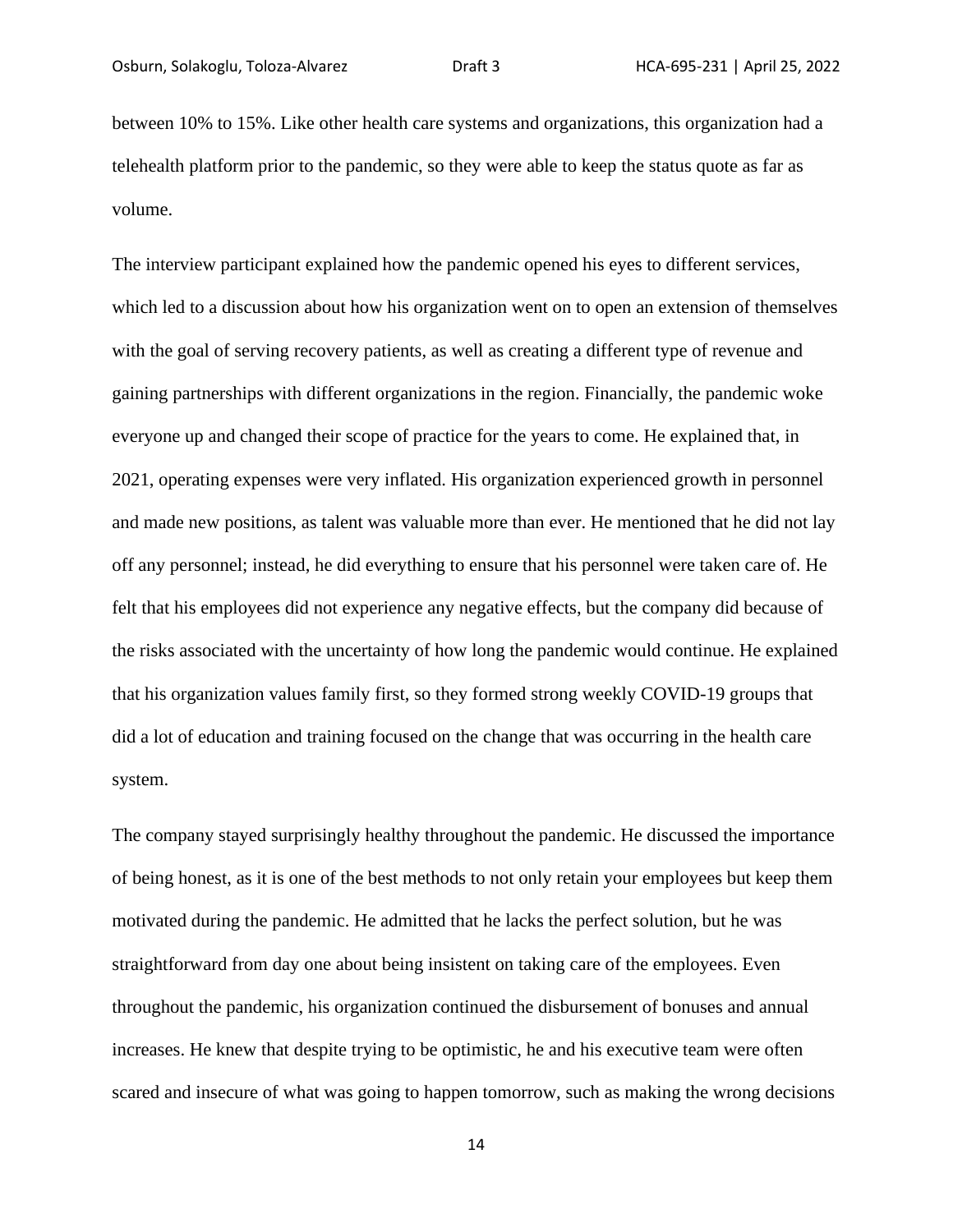or getting fines. However, the senior leadership stayed positive and kept in mind that if they stayed together, they were going to make through.

He also explained how he allowed a lot of his personnel to work remotely, although it was an additional cost to the company because they were not working as efficiently. One of the most important lessons from the pandemic was to be adaptable to change, especially when it comes to workplace culture. His thoughts on the future of healthcare were that it is headed in the direction of telehealth, although he did not think it was the most high-quality service. He also expressed his thoughts on services globally and how he projects that they will have low reimbursement. The biggest dilemma in the future, in his opinion, is that healthcare globally is going to struggle to afford payroll costs in general.

### *Limitations*

Although this research paper has provided significant information regarding the financial burdens in U.S hospitals due to Covid-19, the study faced several limitations. First, due to the limited amount of information available, it restricted our data collection and supporting literature reviewed sources. The search was conducted though Marshall University's EbscoHost, CINAHL, ProQuest, and PubMed research databases. However, due to the minimal literature Google scholar was used in order to expand the search. In addition, the selected strategy applied may have limited our findings and relevant literature. Second, there is a good margin in the different financial hospitals outcomes and how this pandemic has affected hospitals, due to the diverse hospitals strategic plans to face Covid-19, plus there is a variation between big hospitals to small, and rural hospitals, that wasn't taken into account on this study.

### *Practical Implications*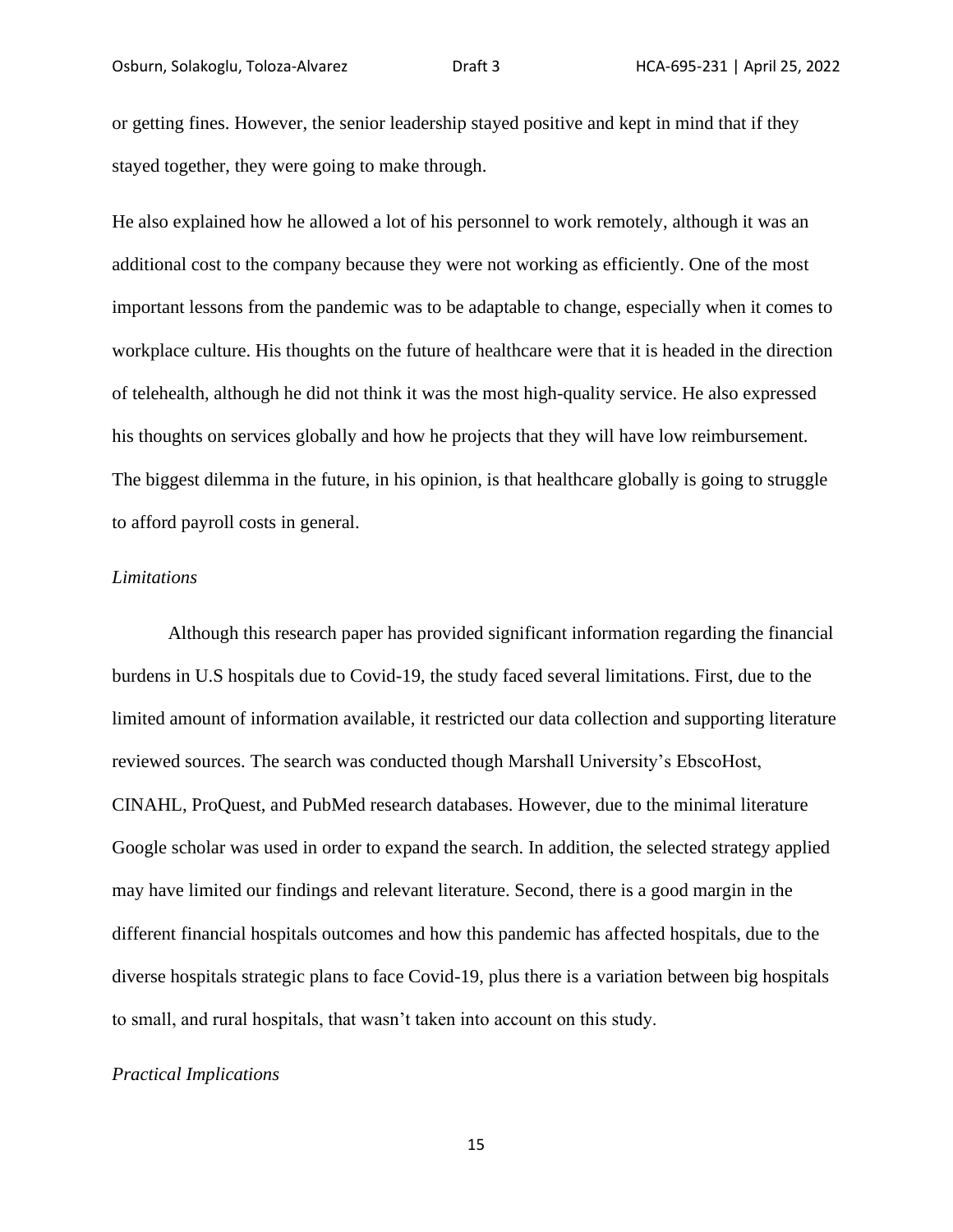Hospitals are under the financial struggle currently. Covid-19 has affected healthcare in a significant way, where many hospitals are closing and others are in the process of financial recovery. The implementation of the CARE Act funding is crucial to the future sustainability of U.S hospitals. Nonetheless, this study has affirmed that Covid-19 has severely damaged the economy of U.S hospitals. Therefore, supporting the LOS, performed surgeries, ER visits, impatient stays, and hospitals visits.

### **CONCLUSION**

In this study, we analyzed the financial consequences of COVID-19 for U.S. hospitals to determine the impact on the number of inpatient cases, LOS, surgeries performed, and operating expenses. We hypothesized that U.S. hospitals were financially affected by the consequences of COVID-19, having more inpatient cases, increased LOS, fewer surgeries performed, and higher operating expenses. After conducting a literature review following systematic reviews and a semi-structured interview, our analysis concluded that the inequalities in the distribution of CARES Act funding increased financial vulnerability for many hospital markets across the country. Also, we concluded from the results that in all U.S. children's hospitals, the number of inpatient stays was lower since the onset of the pandemic, as well as the number of emergency department visits and surgeries. Additionally, study findings led to the conclusion that the pandemic resulted in significant net income losses for all U.S. hospitals.

Although previous findings indicated that CARES Act funding improved U.S. hospital outcomes amid the pandemic, our study followed a greater number of hospitals, both urban and rural, than those in studies conducted previously. It is possible that outcomes would vary if measured over a longer period, such as from 2020 to the end of 2022. Future researchers should consider investigating the impact of COVID-19 financial consequences on U.S. hospitals from